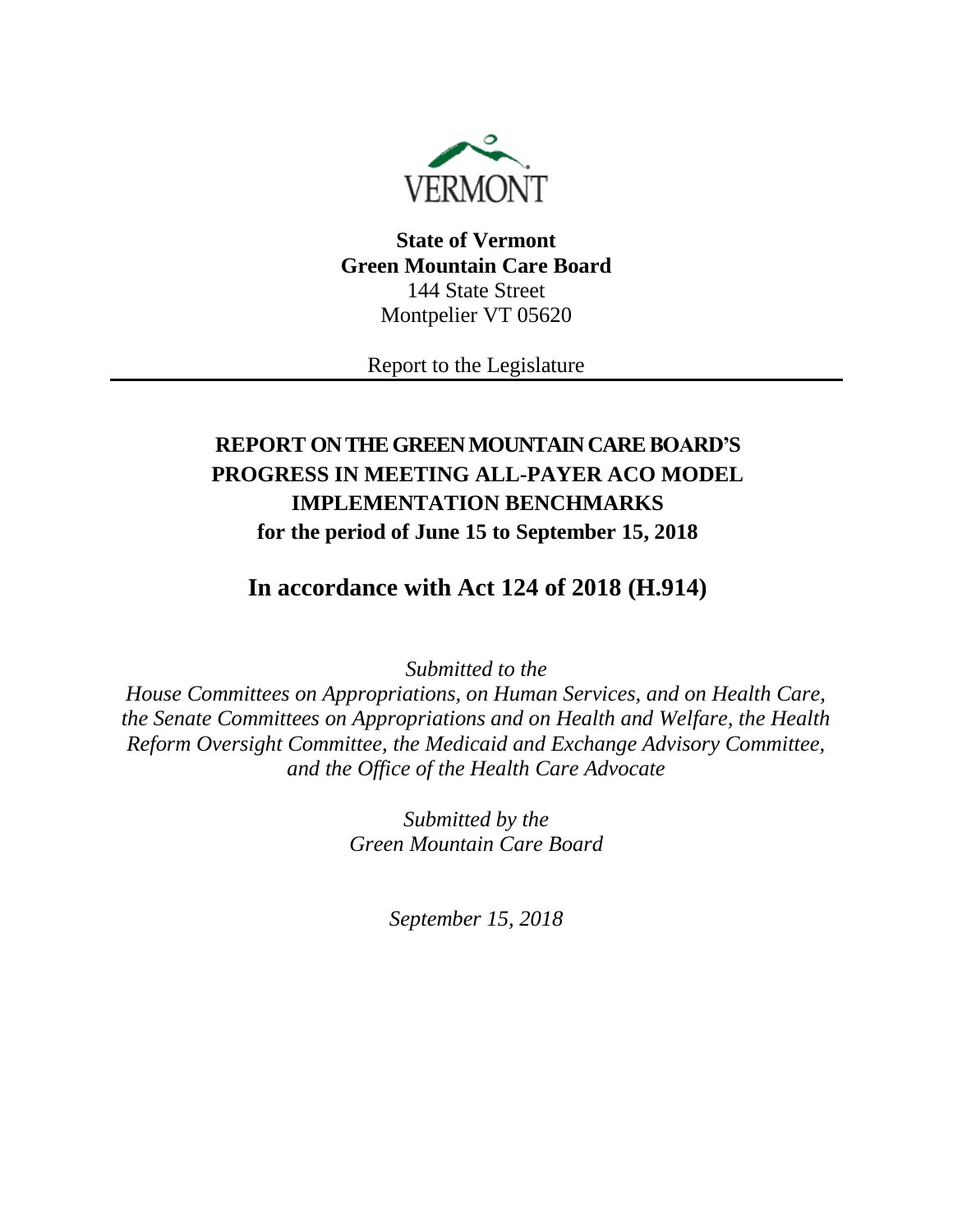#### Legislative Charge

The Green Mountain Care Board (the Board) is submitting this report pursuant to Act 124 of 2018, "An act relating to reporting requirements for the second year of the Vermont Medicaid Next Generation ACO Pilot Project." Section 2 of the Act provides:

On or before June 15, September 15, and December 15, 2018, the Green Mountain Care Board shall provide to the House Committees on Appropriations, on Human Services, and on Health Care, the Senate Committees on Appropriations and on Health and Welfare, the Health Reform Oversight Committee, the Medicaid and Exchange Advisory Committee, and the Office of the Health Care Advocate written updates on the Board's progress in meeting the benchmarks identified in the Board's Year 1 (2018) All-Payer ACO Model Timeline regarding implementation of the All-Payer Model and the Board's regulation of accountable care organizations.

#### 2018 Acts and Resolves No. 124, § 2.

#### Introduction

In Act 48 of 2011, the Vermont Legislature established the Board and charged it with implementing health care payment and delivery system reforms. 18 V.S.A. § 9375(b)(1). In Act 113 of 2016, the Legislature established principles to guide the implementation of a value-based payment model that would allow participating health care providers to be paid by Medicaid, Medicare, and commercial insurance using a common methodology that may include populationbased payments and increased financial predictability for providers. 18 V.S.A. § 9551.

The Vermont All-Payer Accountable Care Organization Model Agreement (All-Payer ACO Model Agreement or APM Agreement) was signed on October 26, 2016 by Vermont's Governor, Secretary of Human Services, Chair of the Board, and the Centers for Medicare and Medicaid Services (CMS). The APM Agreement aims to reduce health care cost growth by moving away from fee-for-service reimbursement to risk-based arrangements for ACOs; these arrangements are tied to quality and health outcomes. Act 113 complements the APM Agreement by giving the Board regulatory authority over ACOs. 18 V.S.A. § 9382. The Board is implementing Act 113 and the APM Agreement concurrently, as described in the Year 1 (2018) All-Payer ACO Model Timeline found in Table 1 below.

This report covers Act 113 and the APM Agreement implementation for the period of June 15 to September 15, 2018. Table 1 outlines the major activities the Board is undertaking in 2018 to support Act 113 and APM Agreement implementation. The subsequent narrative describes areas of significant work in the June-September 2018 period.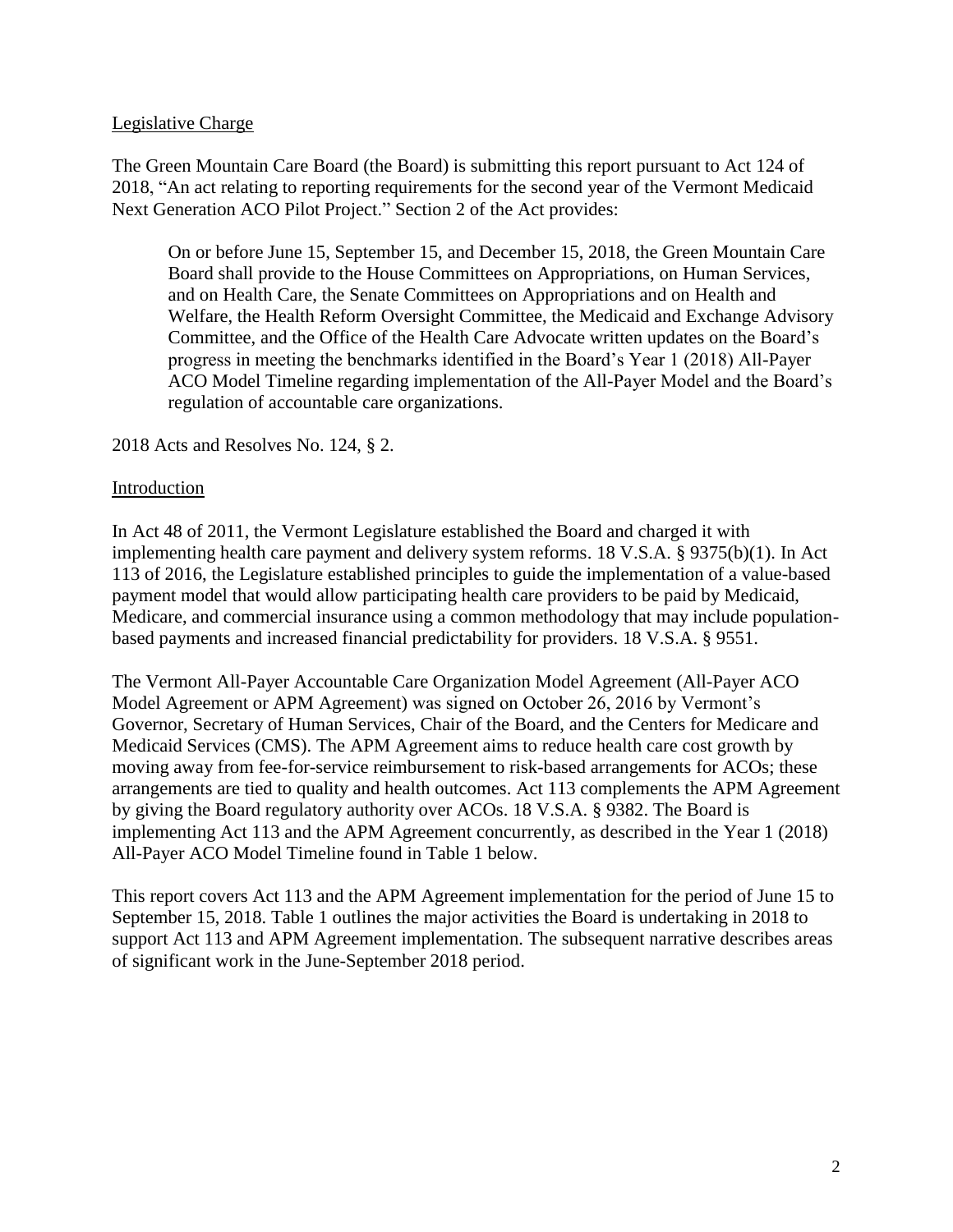# **Table 1: All-Payer ACO Model Year 1 (2018) Timeline\***

| Quarter 1             | • Regulatory/Policy:                                                 |  |  |  |
|-----------------------|----------------------------------------------------------------------|--|--|--|
| January-March 2018    | ACO Certification (completed)<br>$\circ$                             |  |  |  |
|                       | Develop ACO Certification Monitoring Plan (completed)<br>$\circ$     |  |  |  |
|                       | 2018 ACO Budget Order monitoring (ongoing)<br>$\circ$                |  |  |  |
|                       | • Reporting:                                                         |  |  |  |
|                       | Launch analytics contract (completed)                                |  |  |  |
| <b>Quarter 2</b>      | Regulatory/Policy:                                                   |  |  |  |
| April-June 2018       | Develop 2019 ACO Budget Guidance (completed)<br>$\circ$              |  |  |  |
|                       | Receive and review ACO quarterly reports (completed)<br>$\circ$      |  |  |  |
|                       | Develop ACO Primary Care Spend measure (completed)<br>$\circ$        |  |  |  |
|                       | Finalize 2019 Vermont Medicare ACO Initiative Quality<br>$\circ$     |  |  |  |
|                       | Measures (completed)                                                 |  |  |  |
|                       | 2018 ACO Budget Order monitoring (ongoing)<br>$\circ$                |  |  |  |
|                       | • Reporting:                                                         |  |  |  |
|                       | Finalize Total Cost of Care and ACO Scale specifications<br>$\Omega$ |  |  |  |
|                       | (in testing)                                                         |  |  |  |
| Quarter 3             | • Regulatory/Policy:                                                 |  |  |  |
| July-September 2018   | File proposed changes to Rule 5.000 (deferred to 2019)<br>$\Omega$   |  |  |  |
|                       | Implement ACO Certification Monitoring Plan (ongoing)<br>$\circ$     |  |  |  |
|                       | 2018 ACO Budget Order monitoring (ongoing)<br>$\circ$                |  |  |  |
|                       | Reporting:                                                           |  |  |  |
|                       | Test Total Cost of Care specifications, partial 2017 data<br>$\circ$ |  |  |  |
|                       | (completed)                                                          |  |  |  |
|                       | Preliminary ACO Scale calculation for Year 1<br>$\circ$              |  |  |  |
|                       | (completed)                                                          |  |  |  |
| <b>Quarter 4</b>      | • Regulatory/Policy:                                                 |  |  |  |
| October-December 2018 | Review 2019 ACO Budget<br>$\circ$                                    |  |  |  |
|                       | 2018 ACO Budget Order monitoring<br>$\circ$                          |  |  |  |
|                       | Submit 2019 Vermont Medicare ACO Initiative<br>$\circ$               |  |  |  |
|                       | Benchmark to CMS for approval                                        |  |  |  |
|                       | Reporting:                                                           |  |  |  |
|                       | Report on baseline (Year 0/2017) Total Cost of Care<br>$\circ$       |  |  |  |
|                       | Report on Q1 2018 Total Cost of Care<br>O                            |  |  |  |

*\*Dates and activities based on current information; subject to change.*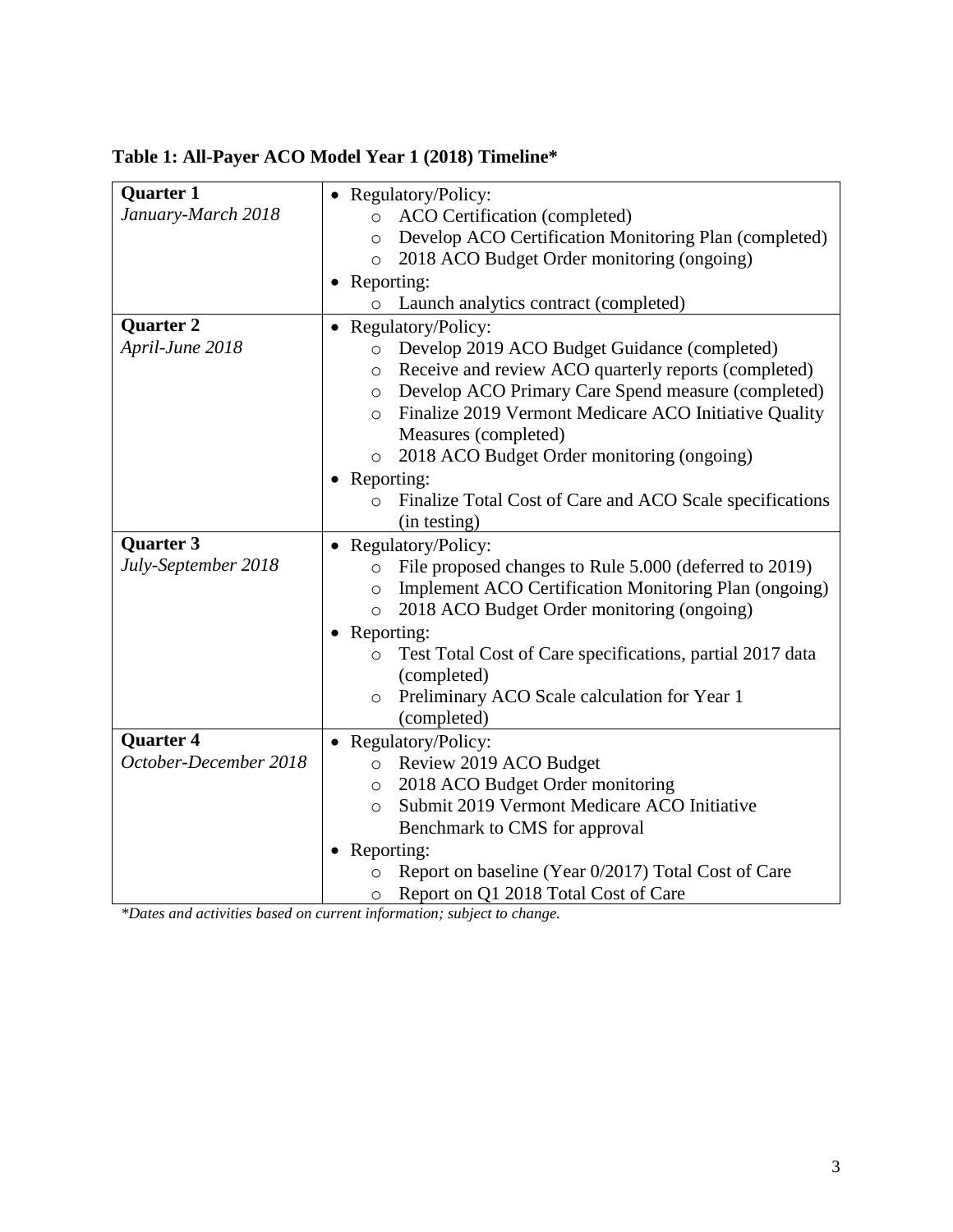### **1. ACO Oversight and Monitoring**

### A. ACO Reporting and Budget Guidance

### *2018 ACO Reporting and Budget Guidance*

On January 3, 2018, the Board approved OneCare Vermont's FY 2018 budget with 18 conditions.<sup>1</sup> The Board will continue to monitor OneCare's compliance with these conditions throughout 2018. Table 2, below, lists these conditions, their due dates, and whether or not they are complete. As a part of the budget order monitoring, OneCare has provided final payer contracts; attribution by payer; financial results for quarters one and two; analysis of their payer contracts and how they align on risk models, payment mechanisms, quality, and attribution methodology; and a report on their pilot capitation program for independent primary care providers. They also provided a proposal that the Board reviewed and approved to purchase aggregate total cost of care protection for their Medicare contract.

#### *2019 ACO Reporting and Budget Guidance*

The 2019 ACO Reporting and Budget Guidance was issued on July 24, 2018, following Board approval and input from OneCare, the Office of the Health Care Advocate, and members of the public. The final guidance is posted on Board's website.<sup>2</sup>

The 2019 guidance is similar in many respects to the 2018 guidance. However, there are important differences. Most notably, the 2019 guidance will require ACOs to report their spending on primary care, including services billed through insurance claims and other primary care spend. This will allow the Board to track, over time, the percent of health care dollars allocated to primary care within and outside of the ACO.

ACO budget submissions are due on October 1, 2018. The Board expects to complete its review of ACO budgets by December 2018.

In conjunction with its review of ACO budgets, the Board will establish benchmarks or financial targets for ACOs participating in the Vermont Medicare ACO Initiative in 2019. The APM Agreement sets limits on the Board's discretion in establishing these benchmarks and, to assist ACOs in developing their 2019 budgets; these limits are described in Part II of the Guidance document.

 $\overline{\phantom{a}}$ <sup>1</sup> In re: OneCare Vermont Accountable Care Organization, LLC, Fiscal Year 2018, *available at* [http://gmcboard.vermont.gov/sites/gmcb/files/FY18%20ACO%20Budget%20Order%20OneCare%20Vermont.pdf.](http://gmcboard.vermont.gov/sites/gmcb/files/FY18%20ACO%20Budget%20Order%20OneCare%20Vermont.pdf) <sup>2</sup> Final budget guidanc[ehttp://gmcboard.vermont.gov/sites/gmcb/files/files/payment-](http://gmcboard.vermont.gov/sites/gmcb/files/files/payment-reform/CY19%20FINAL_GMCB%20ACO%20Budget%20Guidance_OneCareLLC_7-24-2018.docx)

[reform/CY19%20FINAL\\_GMCB%20ACO%20Budget%20Guidance\\_OneCareLLC\\_7-24-2018.docx.](http://gmcboard.vermont.gov/sites/gmcb/files/files/payment-reform/CY19%20FINAL_GMCB%20ACO%20Budget%20Guidance_OneCareLLC_7-24-2018.docx) Appendices are available here: [http://gmcboard.vermont.gov/content/aco-certification-and-budget-review.](http://gmcboard.vermont.gov/content/aco-certification-and-budget-review)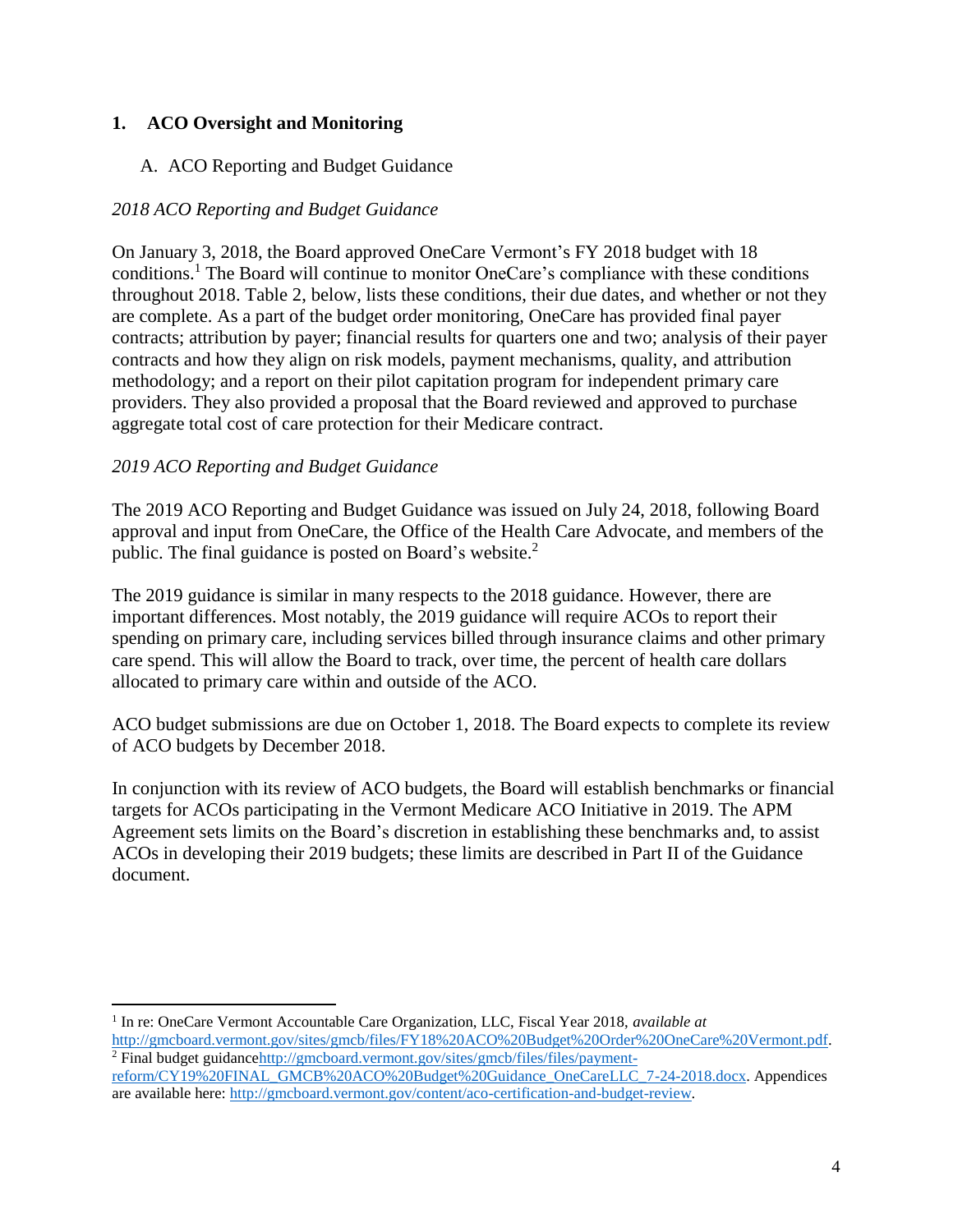# **Table 2: 2018 ACO Budget Order Items**

|                                                                                                 | <b>Frequency</b> | <b>Date Due</b> | <b>Complete</b> |
|-------------------------------------------------------------------------------------------------|------------------|-----------------|-----------------|
| OneCare must request and receive an adjustment to its budget prior to executing a contract      | As needed        | 1/15/18         | X               |
| that would cause it to exceed the following maximum risk levels: 4% of the Medicare             |                  |                 |                 |
| benchmark; 3% of the Medicaid benchmark; and 3% of the commercial benchmark.                    |                  |                 |                 |
| Provide the Board by January 15, 2018, a policy approved by OneCare's Board of                  | One-time         | 1/15/18         | $\overline{X}$  |
| Managers which delegates risk to the risk-bearing hospitals in the manner described in          |                  |                 |                 |
| OneCare's budget filings;                                                                       |                  |                 |                 |
| OneCare must fund Medicare SASH and Blueprint for Health payments (CHT and PCP) at              | One-time         | 1/15/18         | $\mathbf X$     |
| 2017 levels plus an inflationary rate of 3.5% in both risk and non-risk communities.            |                  |                 |                 |
| OneCare must implement the delegated risk model it described in its budget proposal and         | One-time         | 1/15/18         | $\mathbf X$     |
| provide the Board by January 15, 2018, contracts that obligate each of the risk-bearing         |                  |                 |                 |
| hospitals to OneCare's risk sharing policy;                                                     |                  |                 |                 |
| OneCare must consult with the Office of the Health Care Advocate to establish a grievance       | One-time         | 2/21/18         | $\mathbf X$     |
| and appeals process consistent with Rule 5.000 and submit to the Board a final policy that      |                  |                 |                 |
| applies to all aligned beneficiaries.                                                           |                  |                 |                 |
| OneCare must submit to the Board an updated P&L after attribution has been finalized and        | One-time         | 2/28/18         | $\mathbf X$     |
| the benchmarks for all payer programs have been calculated. Trend Rates Approved: 3.5%          |                  |                 |                 |
| for Medicare; 3.5% - 3.7% for Commercial; 6.1% for Medicaid (1.5% after All-Payer               |                  |                 |                 |
| TCOC calculation exclusions)                                                                    |                  |                 |                 |
| Provide the Board with irrevocable letters of credit from OneCare's founders committing         | One-time         | 2/28/18         | $\mathbf X$     |
| to cover risk-share for Brattleboro Memorial Hospital and Springfield Hospital;                 |                  |                 |                 |
| OneCare must submit a report to the Board that the BCBSVT and UVMMC programs                    | Annual           | 3/30/18         | $\mathbf X$     |
| qualify as Scale Target ACO Initiatives under section 6.b. of the APM Agreement.                |                  |                 |                 |
| OneCare must submit a report to the Board describing how BCBSVT and UVMMC                       | Annual           | 3/30/18         | $\mathbf X$     |
| contracts align with the Medicare contract in the areas of: total cost of care; attribution and |                  |                 |                 |
| payment mechanisms; patient protections; provider reimbursement strategies; and quality         |                  |                 |                 |
| measures, and a rationale for any differences.                                                  |                  |                 |                 |
| Quarterly Operating Results (per the Rule), to also include: population health 3.1%,            | Quarterly        | 4/30/18         | $\mathbf X$     |
| Reserves, Administrative expense ratio. OneCare must fund its other population health           |                  | 7/28/18         | X               |
| management and payment reform programs at no less than 3.1% of its overall budget. If           |                  | 10/31/18        |                 |
| the percentage decreases, OneCare must promptly alert the Board. OneCare's                      |                  | 1/31/19         |                 |
| administrative expense ratio must be consistent with its proposed budget. If the expense        |                  |                 |                 |
| ratio increases by more than one percent (1%) from the budget, OneCare must promptly            |                  |                 |                 |
| inform the Board.                                                                               |                  |                 |                 |
| OneCare must report to the Board on the number of Medication Assisted Treatment                 | One-time         | 6/30/18         | $\mathbf X$     |
| providers in its network and update the Board on its network's capacity for substance use       |                  |                 |                 |
| disorder treatment at all levels of care (including preventive care).                           |                  |                 |                 |
| Establish reserves of at least \$1.1 million by July 1, 2018 and an additional \$1.1 million    | Semi-            | 6/30/18         | $\mathbf X$     |
| (total \$2.2 million) by December 31, 2018.                                                     | Annually         | 12/31/18        |                 |
| OneCare must submit a payment differential report that describes: a) its Comprehensive          | One-time         | 6/30/18         | $\overline{X}$  |
| Payment Reform Pilot's payment methodology, and b) analyzes how the capitated                   |                  | 12/31/18        |                 |
| payments for primary care services under its program compare to the payments hospitals          |                  |                 |                 |
| make to primary care providers that are not participating in the pilot; c) the report should    |                  |                 |                 |
| also address how the Comprehensive Payment Reform pilot reduces administrative burden           |                  |                 |                 |
| for primary care providers. At the end of the fourth quarter, 2018, OneCare must submit a       |                  |                 |                 |
| quality report on the pilot, with a final report due in 2019, at a date to be determined with   |                  |                 |                 |
| the Board.                                                                                      |                  |                 |                 |
| OneCare's administrative expenses should be less than health care savings generated             | One-time         | 1/31/19         |                 |
| through the All-Payer Accountable Care Organization Model.                                      |                  |                 |                 |
| In consultation with GMCB staff, identify a pathway by which potential savings from this        | One-time         | 1/31/19         |                 |
| model will be returned to participating commercial premium rate payers, initially focusing      |                  |                 |                 |
| on those individuals with qualified health plan coverage through Vermont Health Connect.        |                  |                 |                 |
| Seek approval from the Board prior to reserves being used.                                      | As needed        | no date         |                 |
| Notify the Board promptly regarding its intent to purchase aggregate total cost of care         | As needed        | no date         | $\mathbf X$     |
| reinsurance for 2018.                                                                           |                  |                 |                 |
| OneCare must ensure that its administrative expenses are appropriately allocated by state       | Annual           | no date         |                 |
| (i.e., between VT and NY).                                                                      |                  |                 |                 |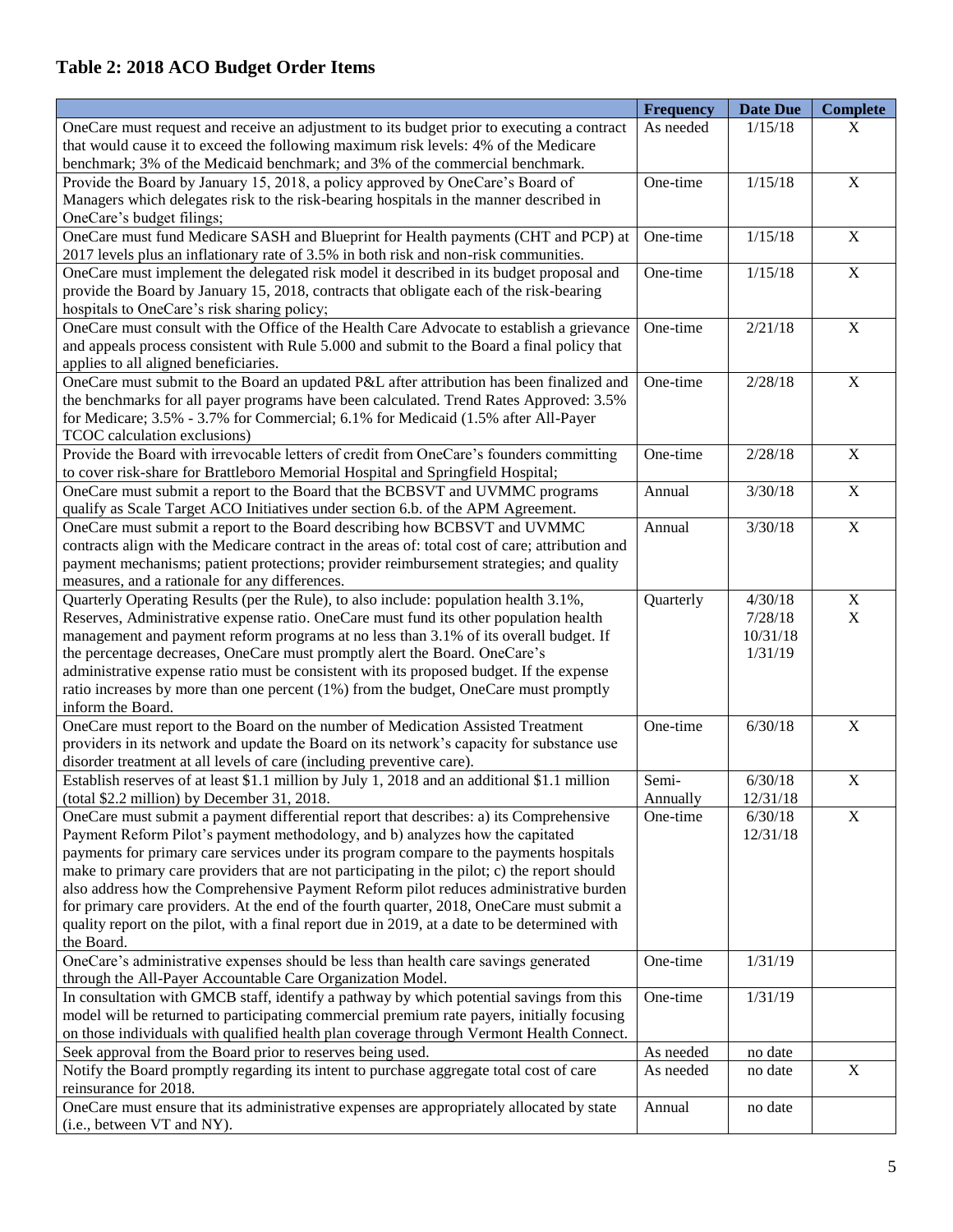B. Certification and Ongoing Oversight

An ACO must be certified by the Board in order to receive payments from Medicaid or a commercial insurer through any payment reform program or initiative, including an all-payer model. 18 V.S.A. § 9382(a). The Board provisionally certified OneCare on January 4, 2018 and fully certified OneCare on March 21, 2018.

Under Rule 5.000, once an ACO is certified, the Board will review its continued eligibility for certification annually. The Board will review OneCare's continued eligibility for certification, including its compliance with recent amendments to the statutory certification criteria in 18 V.S.A. § 9382(a), contemporaneously with its review of OneCare's proposed 2019 budget. The Board has approved a form for OneCare to complete for this review. The form is due to the Board by October 1, 2018.

C. Revisions to Rule 5.000

Board staff have identified several potential improvements to Rule 5.000. For example, the timeline for ACO budget review needs to be amended to better track an ACO's budget development process. Staff had planned on presenting the Board with a set of proposed amendments in August 2018 and pre-filing the amendments with the Interagency Committee on Administrative Rules shortly thereafter. However, this timeline has been delayed due to the need to address other, more pressing issues. We now expect to begin the rulemaking process in the first quarter of 2019, and meanwhile have incorporated ACO certification statutory additions into our 2019 ACO review. Rule amendments are still on track, even with a delayed filing.

### **2. Vermont All-Payer ACO Model Agreement**

A. CMS Reporting Readiness

#### *APM Analytics Contract*

Following a standard RFP process in 2017, Mathematica Policy Research was selected from a field of ten bidders to be the Board's All-Payer ACO Model analytics vendor. A contract was executed in January 2018. In Q3 2018, work has focused on developing detailed technical specifications for calculating total cost of care according to the All-Payer ACO Model Agreement and running a test report; developing detailed technical specifications for calculating ACO scale; and supporting change management at the Board.

#### *Specifying Total Cost of Care and ACO Scale Measures*

As reported in the June 15 report, Board staff have collaborated with the Department of Vermont Health Access (DVHA), commercial insurers, OneCare, and Mathematica Policy Research to develop detailed technical specifications for the All-Payer Total Cost of Care measure, a critical reporting metric included in the APM Agreement. These specifications continue to be refined as the contractor develops test reports. A baseline report on Total Cost of Care (covering the 2017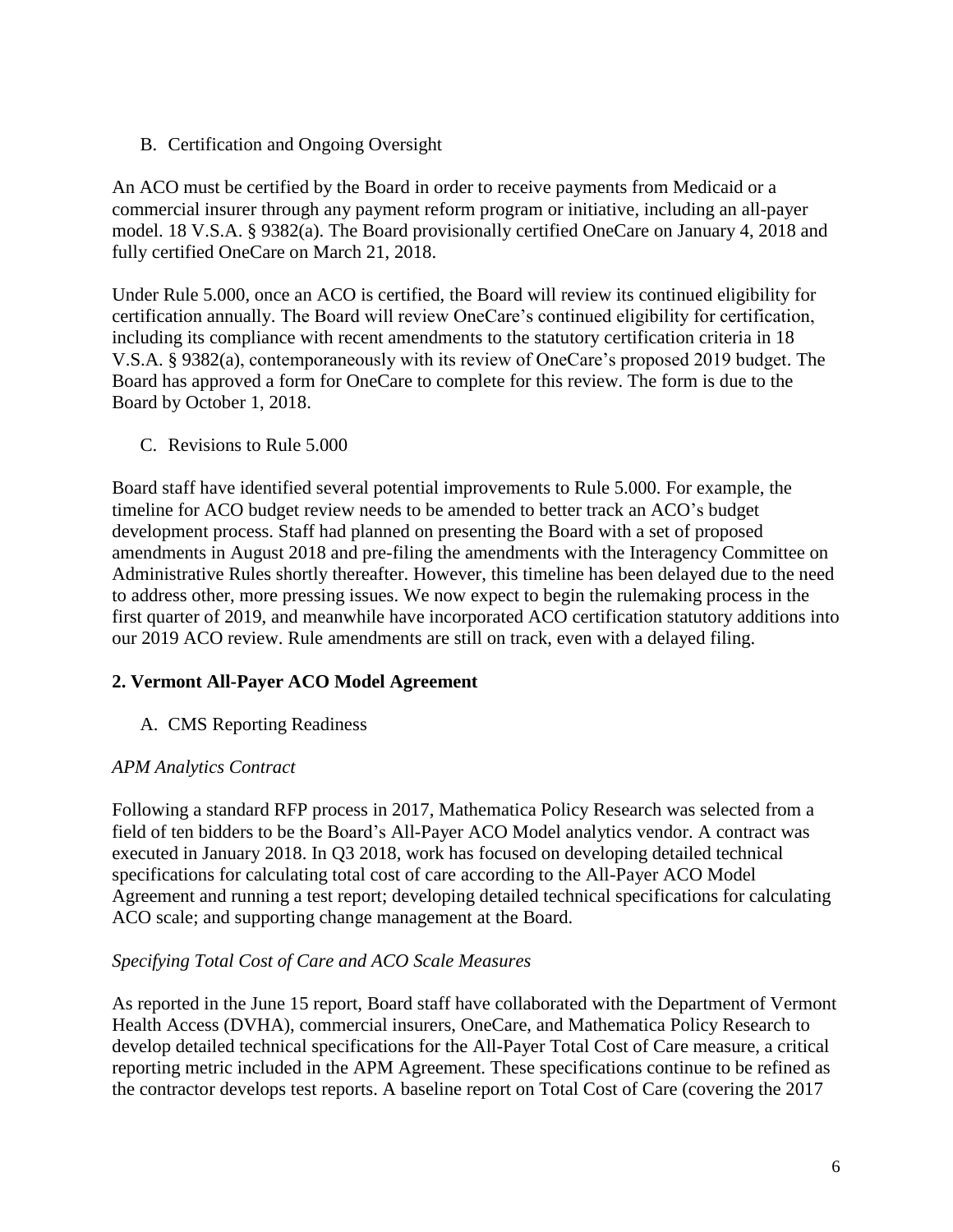calendar year) is expected in late September 2018, with the first formal Total Cost of Care report (covering health care provided in Q1 2018) expected in December 2018.

In addition, GMCB staff and contractors are working to finalize the technical specification for the ACO Scale measure, which determines the percentage of Vermonters who are participating in qualifying ACO initiatives as part of the All-Payer Model. A report on preliminary Performance Year 1 ACO Scale results, submitted to the Legislature on August 1, 2018, showed that approximately 20% of all Vermonters are participating in a qualifying ACO initiative, including 35% of Vermont Medicare beneficiaries. The report is posted on GMCB's website.<sup>3</sup>

B. Potential Agreement Changes and Preparation for Performance Years 2-5

*Potential Changes in Performance Year 2 (2019):* In 2019, the Medicare ACO program active in Vermont will shift to the Vermont Medicare ACO Initiative. The parameters and requirements of this initiative may differ from those of the standard Medicare Next Generation ACO program. Board staff have been working with stakeholders to consider changes that could be made to the standard Medicare Next Generation ACO program as part of the initiative, including:

- *Quality Measure Changes*: Board staff worked with stakeholders, including OneCare and the Office of the Health Care Advocate, to develop and recommend a consensus list of quality measures for the 2019 Vermont Medicare ACO Initiative. This measure list was approved by the Board its July 18, 2018 meeting. Following Board approval, the measure set was submitted to CMS, which approved it on August 28, 2018. Table 3 below lists the approved measures and how they align with the measures in the APM Agreement and with other payers' quality measures.
- *Percentage of Benchmark Tied to Quality*: Board staff worked with stakeholders to develop a recommendation for the percentage of an ACO's benchmark to be tied to quality under the 2019 Vermont Medicare ACO Initiative. Staff anticipate presenting this recommendation to the Board in September 2018 and submitting it to CMS following the Board's approval.
- *Operational changes:* OneCare has requested several operational changes, including a revised notice for Vermont Medicare beneficiaries attributed to the ACO and a change to the Medicare program's governance requirements to align with the governance requirements of Rule 5.000. The Board voted to transmit these requests to CMS on August 1, 2018.

The potential changes described above would be reflected in the participation agreement between CMS and OneCare; they would not require changes to the APM Agreement between CMS and the State.

 $\overline{\phantom{a}}$ 

<sup>3</sup> Preliminary ACO Scale Target Performance Per the All-Payer ACO Model Agreement: Performance Year 1 (2018). Available at: [https://legislature.vermont.gov/assets/Legislative-Reports/GMCB-Report-on-All-Payer-Model-](https://legislature.vermont.gov/assets/Legislative-Reports/GMCB-Report-on-All-Payer-Model-Scale-Act-124-of-2018-FINAL-8-1-2018.pdf)[Scale-Act-124-of-2018-FINAL-8-1-2018.pdf.](https://legislature.vermont.gov/assets/Legislative-Reports/GMCB-Report-on-All-Payer-Model-Scale-Act-124-of-2018-FINAL-8-1-2018.pdf)